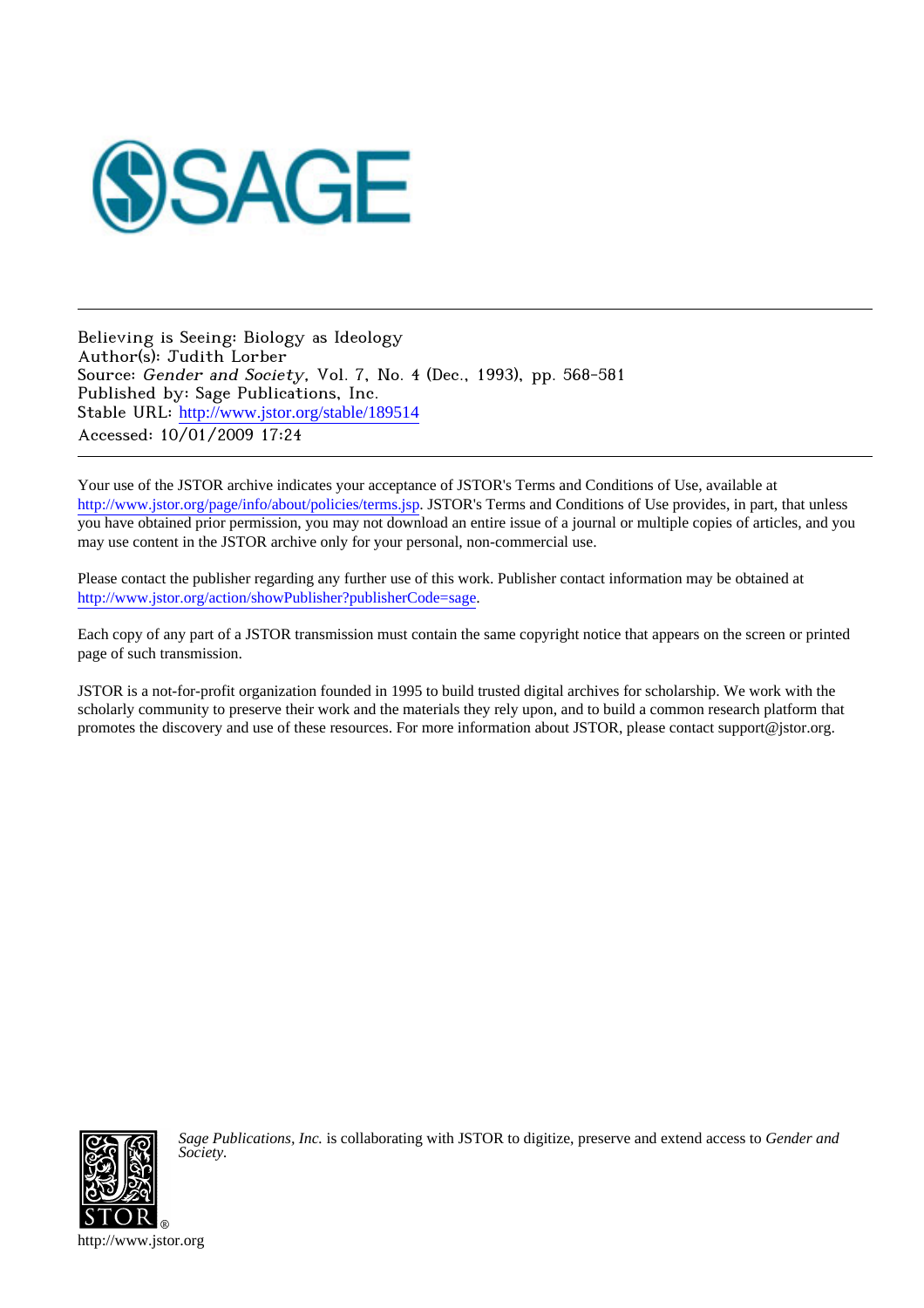# **BELIEVING IS SEEING: Biology as Ideology**

## **JUDITH LORBER Brooklyn College and Graduate School City University of New York**

**Western ideology takes biology as the cause, and behavior and social statuses as the effects, and then proceeds to construct biological dichotomies to justify the "naturalness" of gendered behavior and gendered social statuses. What we believe is what we see-two sexes producing two genders. The process, however, goes the other way: gender constructs social bodies to be different and unequal. The content of the two sets of constructed social categories, 'females and**  males" and "women and men," is so varied that their use in research without further specifica**tion renders the results spurious.** 

Until the eighteenth century, Western philosophers and scientists thought **that there was one sex and that women's internal genitalia were the inverse of men's external genitalia: the womb and vagina were the penis and scrotum turned inside out (Laqueur 1990). Current Western thinking sees women and men as so different physically as to sometimes seem two species. The bodies, which have been mapped inside and out for hundreds of years, have not changed. What has changed are the justifications for gender inequality. When the social position of all human beings was believed to be set by natural law or was considered God-given, biology was irrelevant; women and men of different classes all had their assigned places. When scientists began to question the divine basis of social order and replaced faith with empirical** 

**AUTHOR'S NOTE: Parts of this article are excerptedfrom Paradoxes of Gender (New Haven, CT: Yale University Press, 1994). Prepared with research supportfrom PSC-CUNY668-518 and 669-259.** 

**REPRINT REQUESTS: Judith Lorber, Department of Sociology, CUNY Graduate School, 33 West 42nd Street, New York, NY 10036.** 

**GENDER & SOCIETY, Vol. 7 No. 4, December 1993 568-581 ?1993 Sociologists for Women in Society**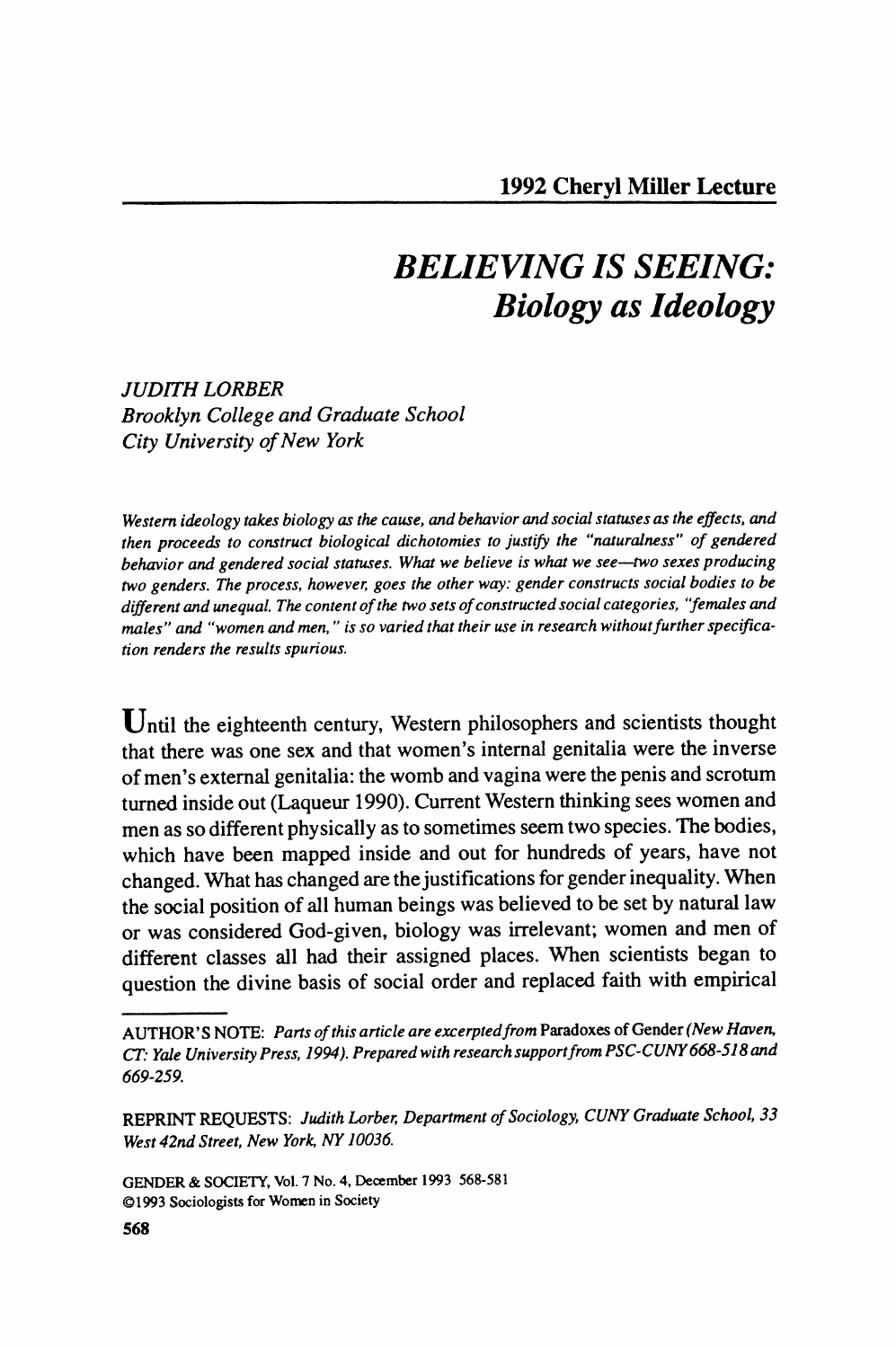**knowledge, what they saw was that women were very different from men in that they had wombs and menstruated. Such anatomical differences destined them for an entirely different social life from men.** 

**In actuality, the basic bodily material is the same for females and males, and except for procreative hormones and organs, female and male human beings have similar bodies (Naftolin and Butz 1981). Furthermore, as has been known since the middle of the nineteenth century, male and female genitalia develop from the same fetal tissue, and so infants can be born with ambiguous genitalia (Money and Ehrhardt 1972). When they are, biology is used quite arbitrarily in sex assignment. Suzanne Kessler (1990) interviewed six medical specialists in pediatric intersexuality and found that whether an infant with XY chromosomes and anomalous genitalia was categorized as a**  boy or a girl depended on the size of the penis-if a penis was very small, **the child was categorized as a girl, and sex-change surgery was used to make an artificial vagina. In the late nineteenth century, the presence or absence of ovaries was the determining criterion of gender assignment for hermaphrodites because a woman who could not procreate was not a complete woman (Kessler 1990, 20).** 

**Yet in Western societies, we see two discrete sexes and two distinguishable genders because our society is built on two classes of people, "women" and "men." Once the gender category is given, the attributes of the person are also gendered: Whatever a "woman" is has to be "female"; whatever a "man" is has to be "male." Analyzing the social processes that construct the categories we call "female and male," "women and men," and "homosexual and heterosexual" uncovers the ideology and power differentials congealed in these categories (Foucault 1978). This article will use two familiar areas of social life-sports and technological competence-to show how myriad physiological differences are transformed into similar-appearing, gendered social bodies. My perspective goes beyond accepted feminist views that gender is a cultural overlay that modifies physiological sex differences. That perspective assumes either that there are two fairly similar sexes distorted by social practices into two genders with purposefully different characteristics or that there are two sexes whose essential differences are rendered unequal by social practices. I am arguing that bodies differ in many ways physiologically, but they are completely transformed by social practices to fit into the salient categories of a society, the most pervasive of which are "female" and "male" and "women" and "men."** 

**Neither sex nor gender are pure categories. Combinations of incongruous genes, genitalia, and hormonal input are ignored in sex categorization, just as combinations of incongruous physiology, identity, sexuality, appearance,**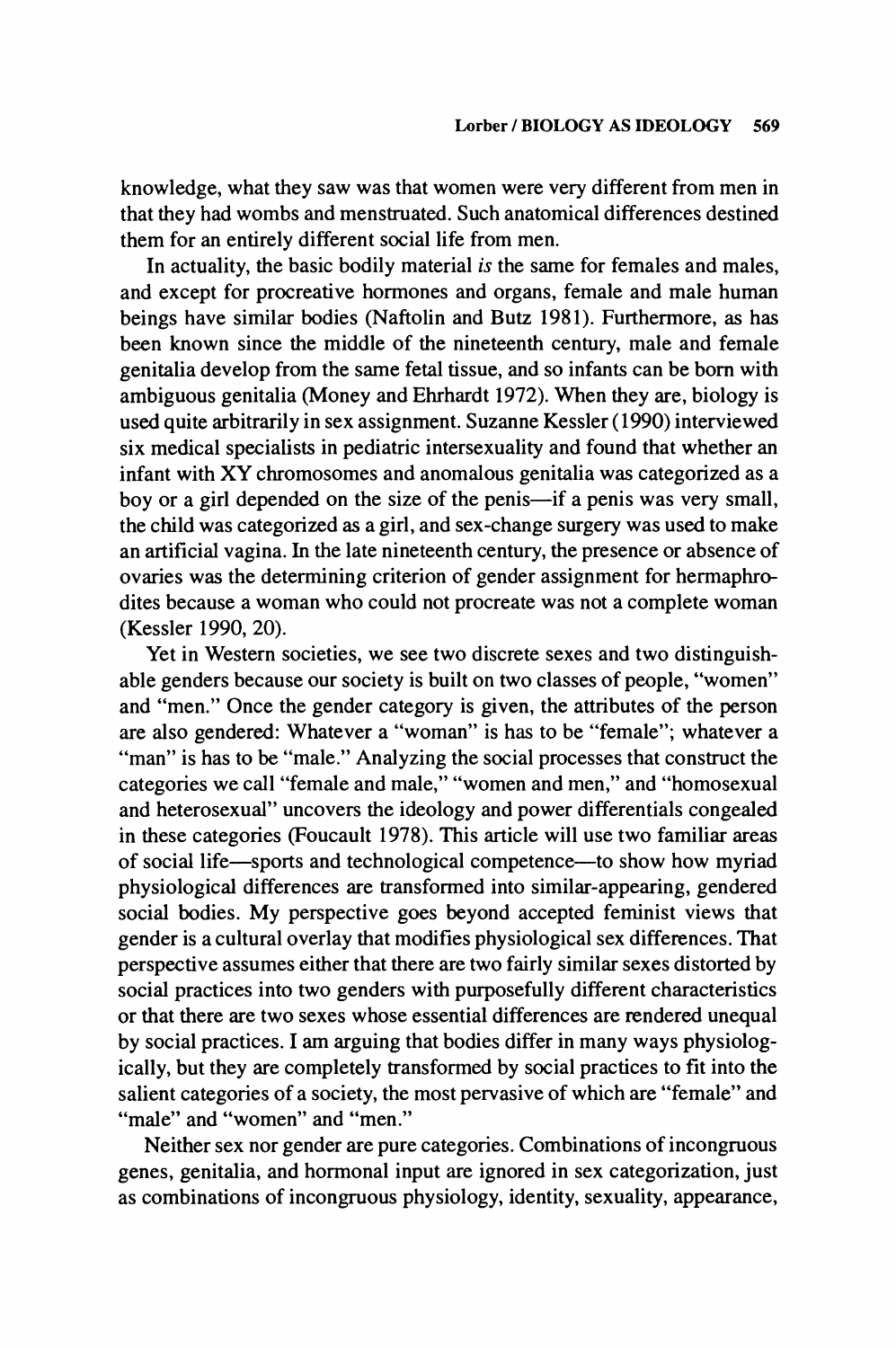**and behavior are ignored in the social construction of gender statuses. Menstruation, lactation, and gestation do not demarcate women from men. Only some women are pregnant and then only some of the time; some women do not have a uterus or ovaries. Some women have stopped menstruating temporarily, others have reached menopause, and some have had hysterectomies. Some women breastfeed some of the time, but some men lactate (Jaggar 1983, 165fn). Menstruation, lactation, and gestation are individual experiences of womanhood (Levesque-Lopman 1988), but not determinants of the social category "woman," or even "female." Similarly, "men are not always sperm-producers, and in fact, not all sperm producers are men. A male-to-female transsexual, prior to surgery, can be socially a woman, though still potentially (or actually) capable of spermatogenesis" (Kessler and McKenna [1978] 1985, 2).** 

**When gender assignment is contested in sports, where the categories of competitors are rigidly divided into women and men, chromosomes are now used to determine in which category the athlete is to compete. However, an anomaly common enough to be found in several women at every major international sports competition are XY chromosomes that have not produced male anatomy or physiology because of a genetic defect. Because these women are women in every way significant for sports competition, the prestigious International Amateur Athletic Federation has urged that sex be determined by simple genital inspection (Kolata 1992). Transsexuals would pass this test,**  but it took a lawsuit for Renée Richards, a male-to-female transsexual, to be **able to play tournament tennis as a woman, despite his male sex chromo**somes (Richards 1983). Oddly, neither basis for gender categorization**chromosomes nor genitalia-has anything to do with sports prowess (Birrell and Cole 1990).** 

**In the Olympics, in cases of chromosomal ambiguity, women must undergo "a battery of gynecological and physical exams to see if she is 'female enough' to compete. Men are not tested" (Carlson 1991, 26). The purpose is not to categorize women and men accurately, but to make sure men don't enter women's competitions, where, it is felt, they will have the advantage of size and strength. This practice sounds fair only because it is assumed that all men are similar in size and strength and different from all women. Yet in Olympics boxing and wrestling matches, men are matched within weight classes. Some women might similarly successfully compete with some men in many sports. Women did not run in marathons until about twenty years ago. In twenty years of marathon competition, women have reduced their finish times by more than one-and-one-half hours; they are expected to run as fast as men in that race by 1998 and might catch up with men's running**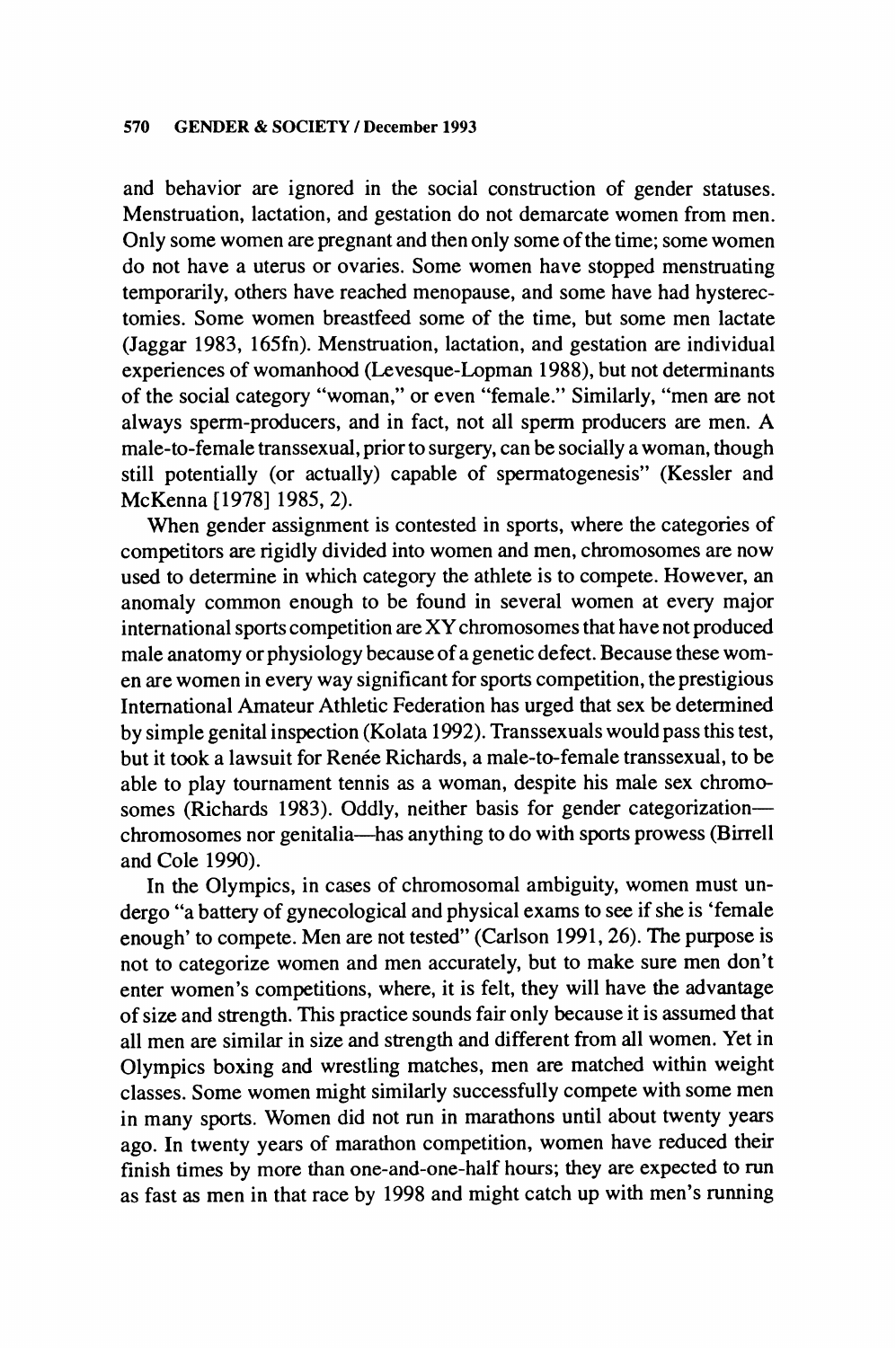**times in races of other lengths within the next 50 years because they are increasing their fastest speeds more rapidly than are men (Fausto-Sterling 1985, 213-18).** 

**The reliance on only two sex and gender categories in the biological and social sciences is as epistemologically spurious as the reliance on chromosomal or genital tests to group athletes. Most research designs do not investigate whether physical skills or physical abilities are really more or less common in women and men (Epstein 1988). They start out with two social categories ("women," "men"), assume they are biologically different ("female," "male"), look for similarities among them and differences between them, and attribute what they have found for the social categories to sex differences (Gelman, Collman, and Maccoby 1986). These designs rarely question the categorization of their subjects into two and only two groups, even though they often find more significant within-group differences than between-group differences (Hyde 1990). The social construction perspective on sex and gender suggests that instead of starting with the two presumed**  dichotomies in each category-female, male; woman, man-it might be **more useful in gender studies to group patterns of behavior and only then look for identifying markers of the people likely to enact such behaviors.** 

## **WHAT SPORTS ILLUSTRATE**

**Competitive sports have become, for boys and men, as players and as spectators, a way of constructing a masculine identity, a legitimated outlet for violence and aggression, and an avenue for upward mobility (Dunning 1986; Kemper 1990, 167-206; Messner 1992). For men in Western societies, physical competence is an important marker of masculinity (Fine 1987; Glassner 1992; Majors 1990). In professional and collegiate sports, physiological differences are invoked to justify women's secondary status, despite the clear evidence that gender status overrides physiological capabilities. Assumptions about women's physiology have influenced rules of competition; subsequent sports performances then validate how women and men are treated in sports competitions.** 

**Gymnastic equipment is geared to slim, wiry, prepubescent girls and not to mature women; conversely, men's gymnastic equipment is tailored for muscular, mature men, not slim, wiry prepubescent boys. Boys could compete with girls, but are not allowed to; women gymnasts are left out entirely.**  Girl gymnasts are just that—little girls who will be disqualified as soon as **they grow up (Vecsey 1990). Men gymnasts have men's status. In women's**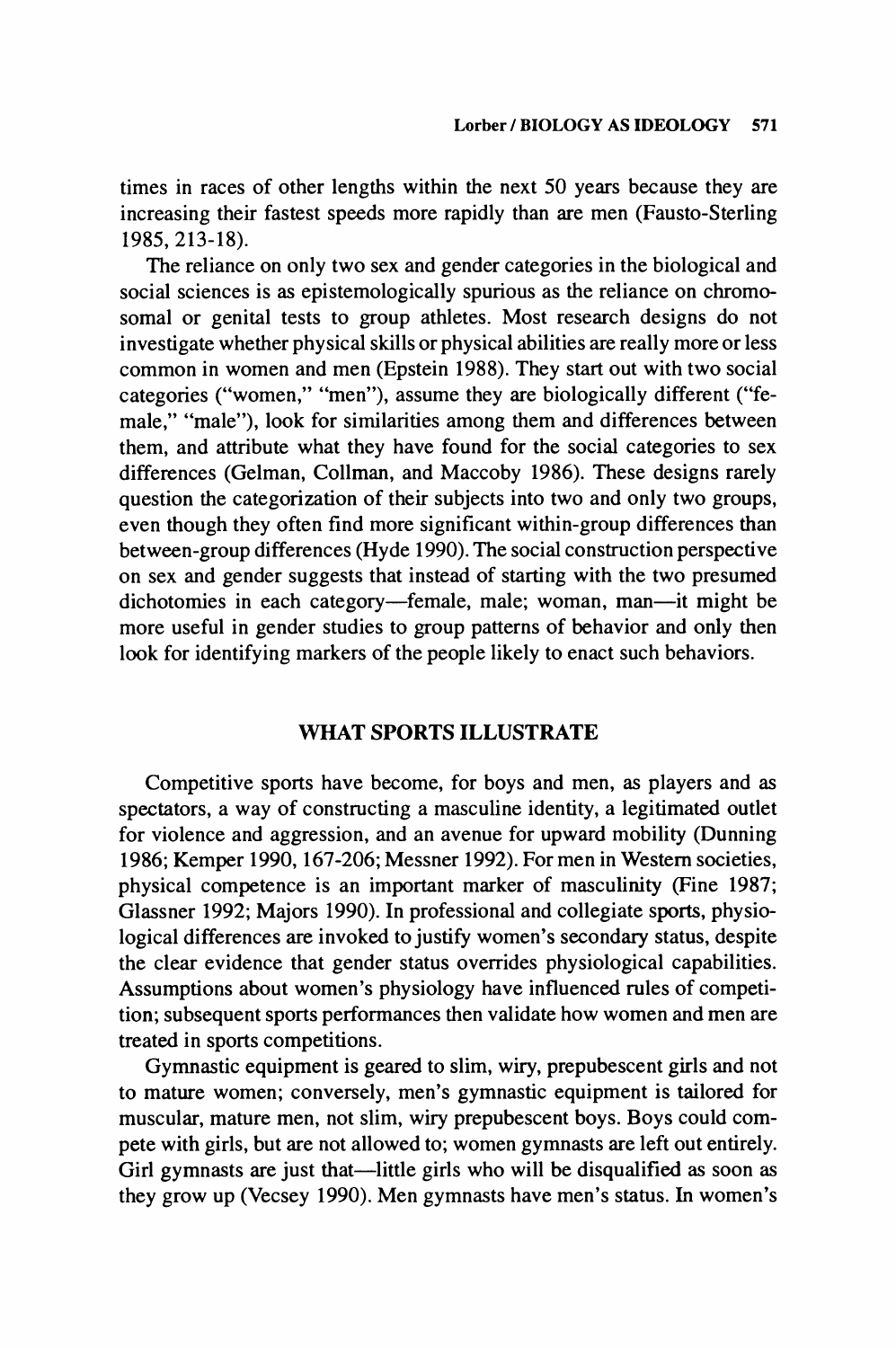**basketball, the size of the ball and rules for handling the ball change the style of play to "a slower, less intense, and less exciting modification of the 'regular' or men's game" (Watson 1987,441). In the 1992 Winter Olympics, men figure skaters were required to complete three triple jumps in their required program; women figure skaters were forbidden to do more than one. These rules penalized artistic men skaters and athletic women skaters (Janofsky 1992). For the most part, Western sports are built on physically trained men's bodies:** 

**Speed, size, and strength seem to be the essence of sports. Women are naturally inferior at "sports" so conceived.** 

**But if women had been the historically dominant sex, our concept of sport would no doubt have evolved differently. Competitions emphasizing flexibility, balance, strength, timing, and small size might dominate Sunday afternoon television and offer salaries in six figures. (English 1982, 266, emphasis in original)** 

**Organized sports are big businesses and, thus, who has access and at what level is a distributive or equity issue. The overall status of women and men athletes is an economic, political, and ideological issue that has less to do with individual physiological capabilities than with their cultural and social meaning and who defines and profits from them (Messner and Sabo 1990; Slatton and Birrell 1984). Twenty years after the passage of Title IX of the U.S. Civil Rights Act, which forbade gender inequality in any school receiving federal funds, the goal for collegiate sports in the next five years is 60 percent men, 40 percent women in sports participation, scholarships, and funding (Moran 1992).** 

**How access and distribution of rewards (prestigious and financial) are justified is an ideological, even moral, issue (Birrell 1988, 473-76; Hargreaves 1982). One way is that men athletes are glorified and women athletes ignored in the mass media. Messner and his colleagues found that in 1989, in TV sports news in the United States, men's sports got 92 percent of the coverage and women's sports 5 percent, with the rest mixed or gender-neutral (Messner, Duncan, and Jensen 1993). In 1990, in four of the top-selling newspapers in the United States, stories on men's sports outnumbered those on women's sports 23 to 1. Messner and his colleagues also found an implicit hierarchy in naming, with women athletes most likely to be called by first names, followed by Black men athletes, and only white men athletes routinely referred to by their last names. Similarly, women's collegiate sports teams are named or marked in ways that symbolically feminize and trivialize them-the men's team is called Tigers, the women's Kittens (Eitzen and Baca Zinn 1989).**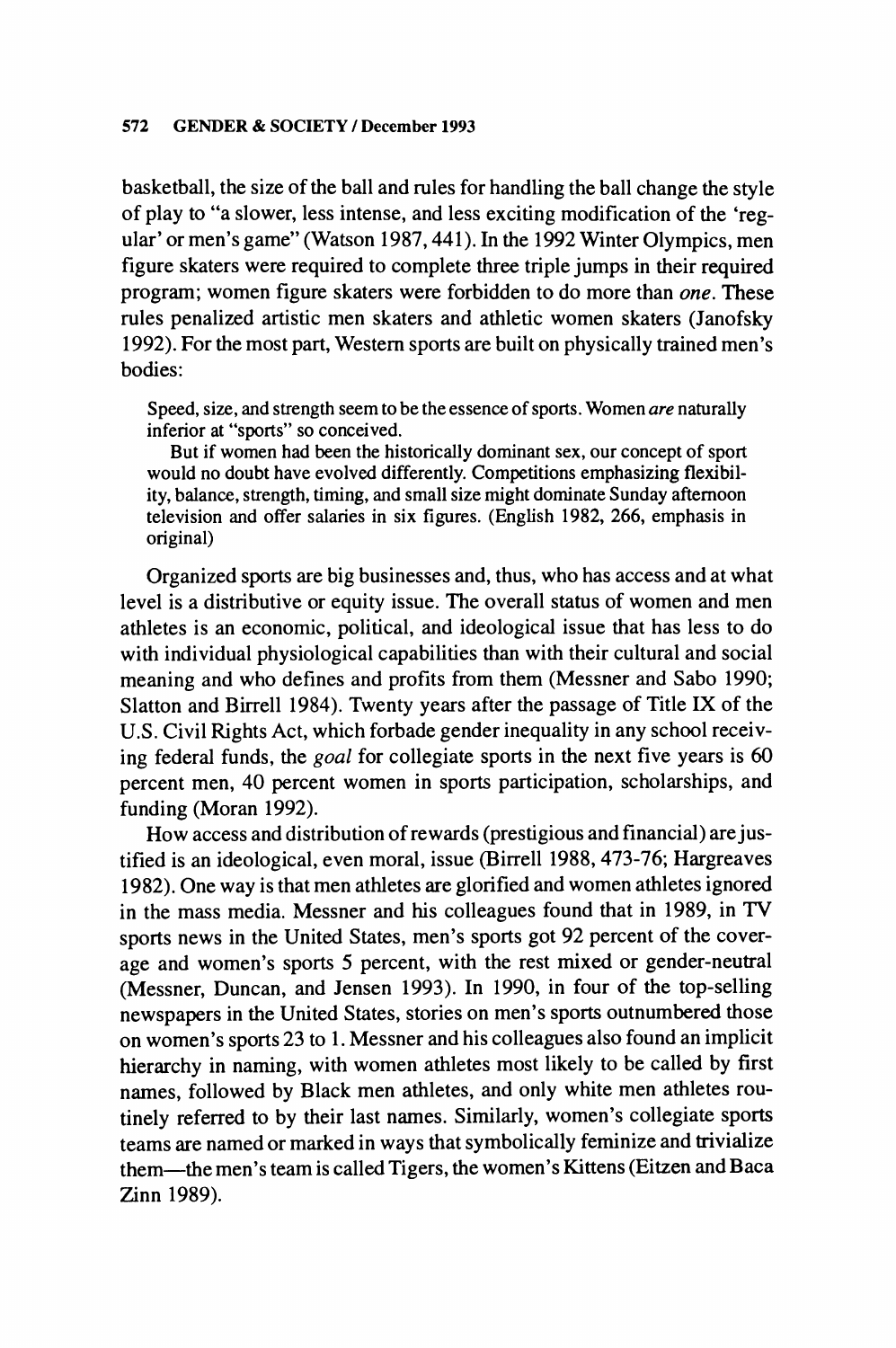**Assumptions about men's and women's bodies and their capacities are crafted in ways that make unequal access and distribution of rewards acceptable (Hudson 1978; Messner 1988). Media images of modern men athletes glorify their strength and power, even their violence (Hargreaves 1986). Media images of modern women athletes tend to focus on feminine beauty and grace (so they are not really athletes) or on their thin, small, wiry androgynous bodies (so they are not really women). In coverage of the Olympics,** 

**loving and detailed attention is paid to pixie-like gymnasts; special and extended coverage is given to graceful and dazzling figure skaters; the camera painstakingly records the fluid movements of swimmers and divers. And then, in a blinding flash of fragmented images, viewers see a few minutes of volleyball, basketball, speed skating, track and field, and alpine skiing, as television gives its nod to the mere existence of these events. (Boutilier and SanGiovanni 1983, 190)** 

**Extraordinary feats by women athletes who were presented as mature adults might force sports organizers and audiences to rethink their stereotypes of women's capabilities, the way elves, mermaids, and ice queens do not. Sports, therefore, construct men's bodies to be powerful; women's bodies to be sexual. As Connell says,** 

**The meanings in the bodily sense of masculinity concern, above all else, the superiority of men to women, and the exaltation of hegemonic masculinity over other groups of men which is essential for the domination of women. (1987, 85)** 

**In the late 1970s, as women entered more and more athletic competitions, supposedly good scientific studies showed that women who exercised intensely would cease menstruating because they would not have enough body fat to sustain ovulation (Brozan 1978). When one set of researchers did a yearlong study that compared 66 women-21 who were training for a marathon, 22 who ran more thari an hour a week, and 23 who did less than**  an hour of aerobic exercise a week—they discovered that only 20 percent of **the women in any of these groups had "normal" menstrual cycles every month (Prior et al. 1990). The dangers of intensive training for women's fertility therefore were exaggerated as women began to compete successfully in arenas formerly closed to them.** 

**Given the association of sports with masculinity in the United States, women athletes have to manage a contradictory status. One study of women college basketball players found that although they "did athlete" on the**  court—"pushing, shoving, fouling, hard running, fast breaks, defense, ob**scenities and sweat" (Watson 1987, 441), they "did woman" off the court, using the locker room as their staging area:**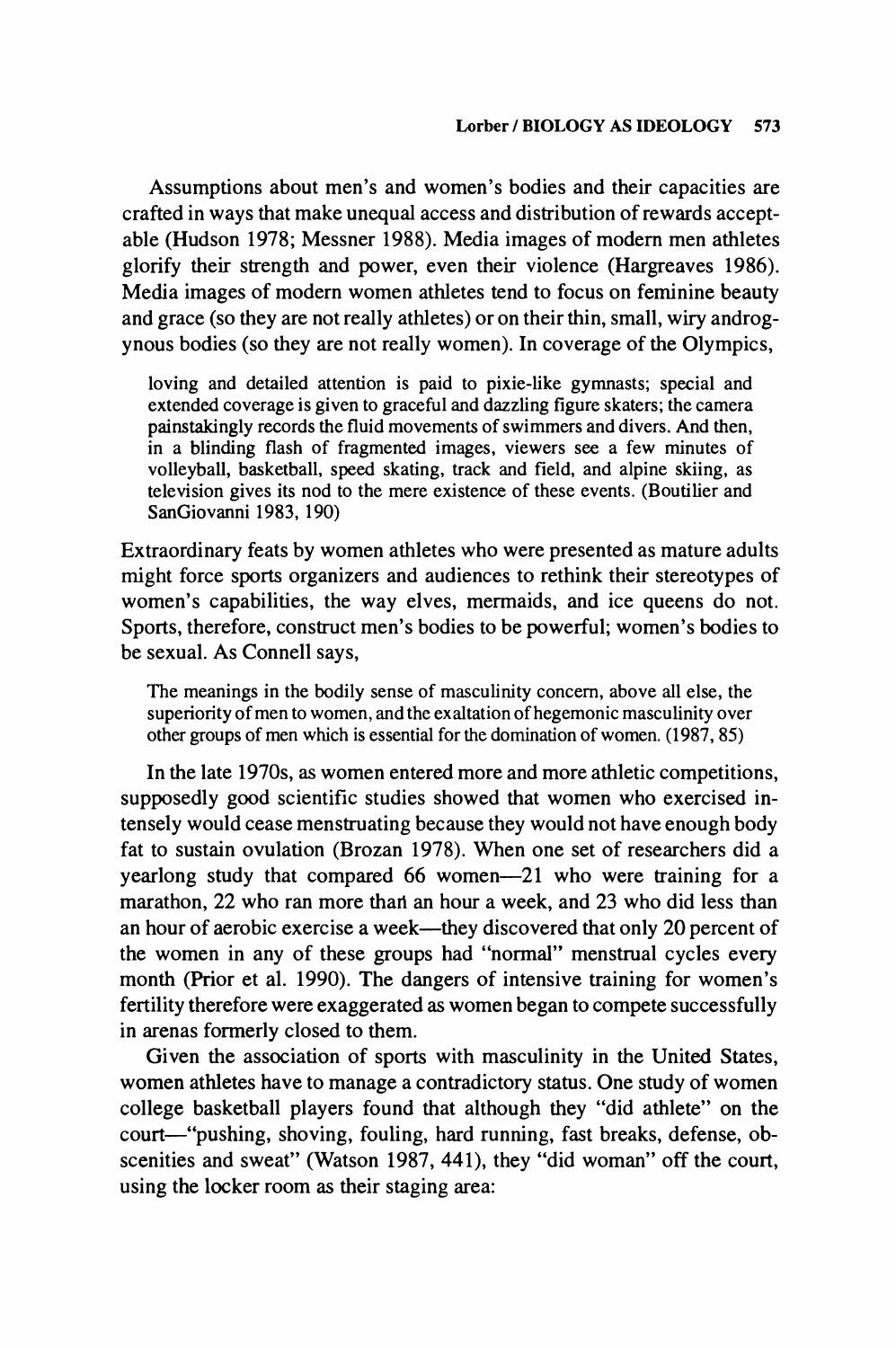**While it typically took fifteen minutes to prepare for the game, it took approximately fifteen minutes after the game to shower and remove the sweat of an athlete, and it took another thirty minutes to dress, apply make-up and style hair. It did not seem to matter whether the players were going out into the public or getting on a van for a long ride home. Average dressing time and rituals did not change. (Watson 1987, 443)** 

**Another way women manage these status dilemmas is to redefine the activity or its result as feminine or womanly (Mangan and Park 1987). Thus women bodybuilders claim that "flex appeal is sex appeal" (Duff and Hong 1984, 378).** 

**Such a redefinition of women's physicality affirms the ideological subtext of sports that physical strength is men's prerogative and justifies men's physical and sexual domination of women (Hargreaves 1986; Messner 1992, 164-72; Olson 1990; Theberge 1987; Willis 1982). When women demonstrate physical strength, they are labeled unfeminine:** 

**It's threatening to one's takeability, one's rapeability, one's femininity, to be strong and physically self-possessed. To be able to resist rape, not to communicate rapeability with one's body, to hold one's body for uses and meanings other than that can transform what being a woman means. (MacKinnon 1987, 122, emphasis in original)** 

**Resistance to that transformation, ironically, was evident in the policies of American women physical education professionals throughout most of the twentieth century. They minimized exertion, maximized a feminine appearance and manner, and left organized sports competition to men (Birrell 1988, 461-62; Mangan and Park 1987).** 

## **DIRTY LITTLE SECRETS**

**As sports construct gendered bodies, technology constructs gendered skills. Meta-analysis of studies of gender differences in spatial and mathematical ability have found that men have a large advantage in ability to mentally rotate an image, a moderate advantage in a visual perception of horizontality and verticality and in mathematical performance, and a small advantage in ability to pick a figure out of a field (Hyde 1990). It could be argued that these advantages explain why, within the short space of time that computers have become ubiquitous in offices, schools, and homes, work on them and with them has become gendered: Men create, program, and market computers, make war and produce science and art with them; women microwire them in computer factories and enter data in computerized offices;**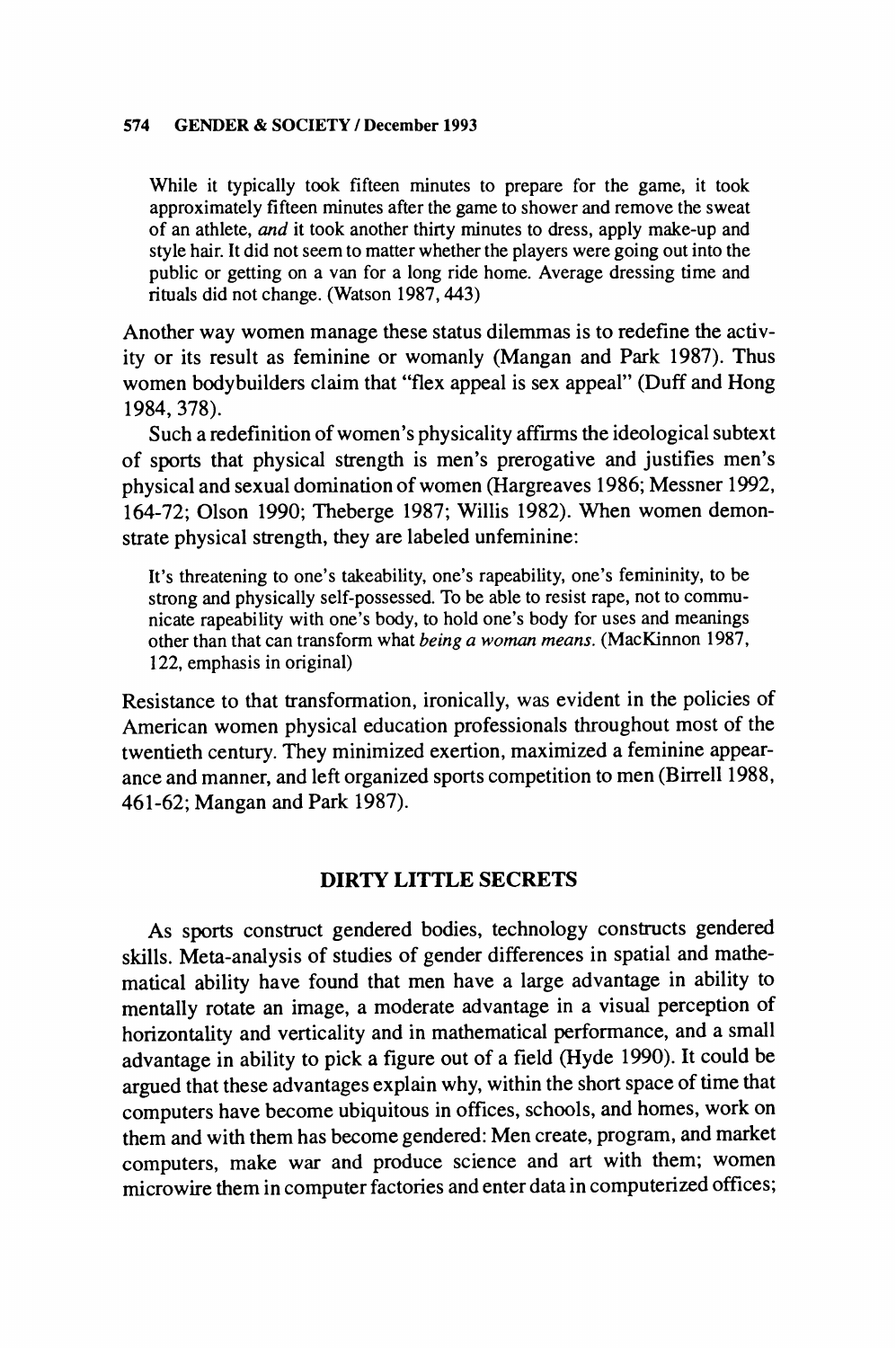**boys play games, socialize, and commit crimes with computers; girls are rarely seen in computer clubs, camps, and classrooms. But women were hired as computer programmers in the 1940s because** 

**the work seemed to resemble simple clerical tasks. In fact, however, programming demanded complex skills in abstract logic, mathematics, electrical circuitry, and machinery, all of which ... women used to perform in their work. Once programming was recognized as "intellectually demanding," it became attractive to men. (Donato 1990, 170)** 

**A woman mathematician and pioneer in data processing, Grace M. Hopper, was famous for her work on programming language (Perry and Greber 1990, 86). By the 1960s, programming was split into more and less skilled specialties, and the entry of women into the computer field in the 1970s and 1980s was confined to the lower-paid specialties. At each stage, employers invoked women's and men's purportedly natural capabilities for the jobs for which**  they were hired (Cockburn 1983, 1985; Donato 1990; Hartmann 1987; **Hartmann, Kraut, and Tilly 1986; Kramer and Lehman 1990; Wright et al. 1987; Zimmerman 1983).** 

**It is the taken-for-grantedness of such everyday gendered behavior that gives credence to the belief that the widespread differences in what women and men do must come from biology. To take one ordinarily unremarked scenario: In modern societies, if a man and woman who are a couple are in a car together, he is much more likely to take the wheel than she is, even if she is the more competent driver. Molly Haskell calls this taken-for-granted phenomenon "the dirty little secret of marriage: the husband-lousy-driver syndrome" (1989, 26). Men drive cars whether they are good drivers or not because men and machines are a "natural" combination (Scharff 1991). But the ability to drive gives one mobility; it is a form of social power.** 

**In the early days of the automobile, feminists co-opted the symbolism of mobility as emancipation: "Donning goggles and dusters, wielding tire irons and tool kits, taking the wheel, they announced their intention to move beyond the bounds of women's place" (Scharff 1991, 68). Driving enabled them to campaign for women's suffrage in parts of the United States not served by public transportation, and they effectively used motorcades and speaking from cars as campaign tactics (Scharff 1991, 67-88). Sandra Gilbert also notes that during World War I, women's ability to drive was physically, mentally, and even sensually liberating:** 

**For nurses and ambulance drivers, women doctors and women messengers, the phenomenon of modem battle was very different from that experienced by entrenched combatants. Finally given a chance to take the wheel, these post-Victorian girls raced motorcars along foreign roads like adventurers exploring**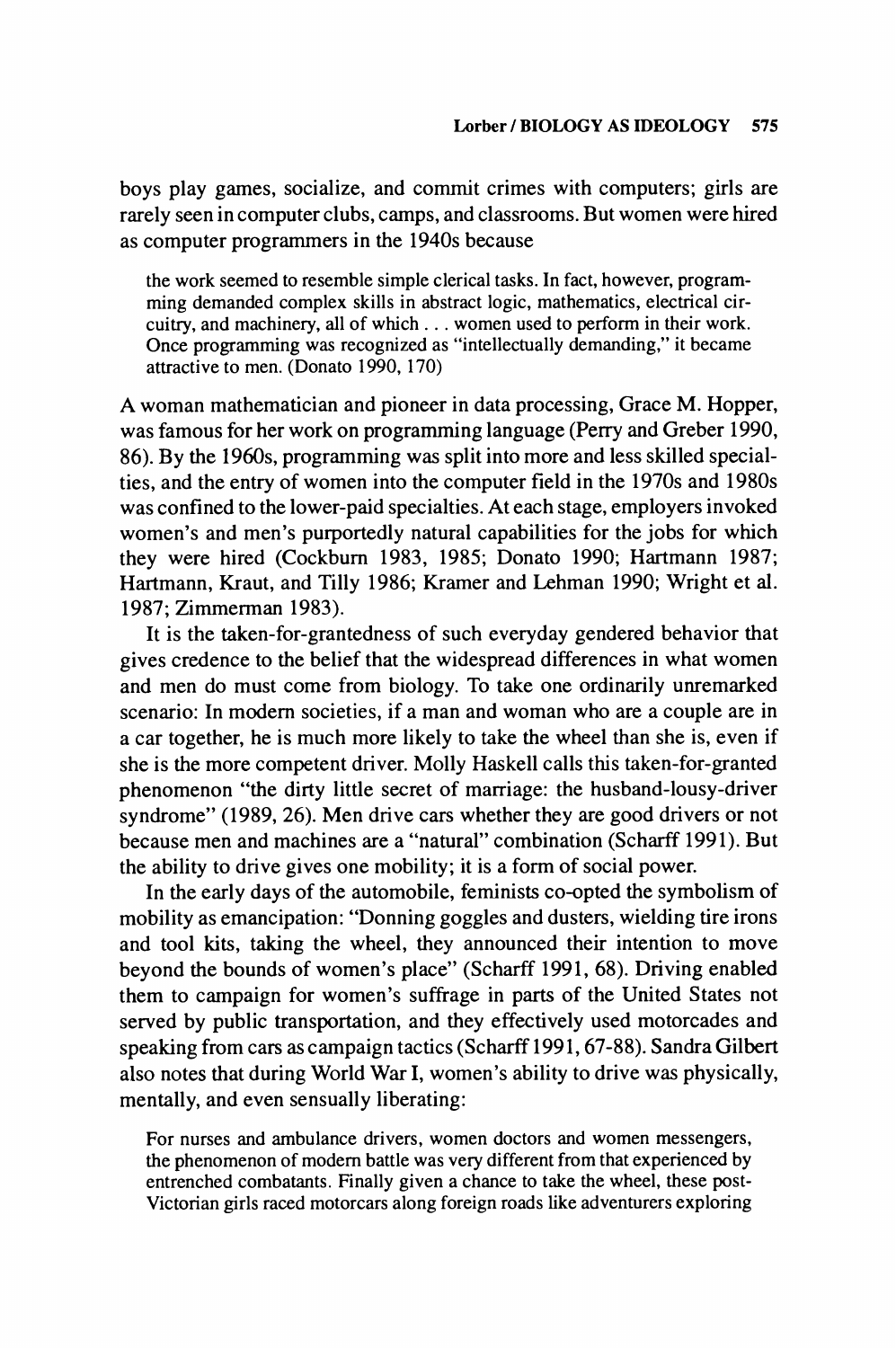**new lands, while their brothers dug deeper into the mud of France.... Retrieving the wounded and the dead from deadly positions, these once-decorous daughters had at last been allowed to prove their valor, and they swooped over the wastelands of the war with the energetic love of Wagnerian Valkyries, their mobility alone transporting countless immobilized heroes to safe havens. (1983, 438-39)** 

**Not incidentally, women in the United States and England got the vote for their war efforts in World War I.** 

## **SOCIAL BODIES AND THE BATHROOM PROBLEM**

**People of the same racial ethnic group and social class are roughly the same size and shape-but there are many varieties of bodies. People have different genitalia, different secondary sex characteristics, different contributions to procreation, different orgasmic experiences, different patterns of illness and aging. Each of us experiences our bodies differently, and these experiences change as we grow, age, sicken, and die. The bodies of pregnant and nonpregnant women, short and tall people, those with intact and functioning limbs and those whose bodies are physically challenged are all different. But the salient categories of a society group these attributes in ways that ride roughshod over individual experiences and more meaningful clusters of people.** 

**I am not saying that physical differences between male and female bodies don't exist, but that these differences are socially meaningless until social practices transform them into social facts. West Point Military Academy's curriculum is designed to produce leaders, and physical competence is used as a significant measure of leadership ability (Yoder 1989). When women were accepted as West Point cadets, it became clear that the tests of physical competence, such as rapidly scaling an eight-foot wall, had been constructed for male physiques-pulling oneself up and over using upper-body strength. Rather than devise tests of physical competence for women, West Point**  provided boosters that mostly women used—but that lost them test points **in the case of the wall, a platform. Finally, the women themselves figured out how to use their bodies successfully. Janice Yoder describes this situation:** 

**I was observing this obstacle one day, when a woman approached the wall in the old prescribed way, got her fingertips grip, and did an unusual thing: she walked her dangling legs up the wall until she was in a position where both her hands and feet were atop the wall. She then simply pulled up her sagging**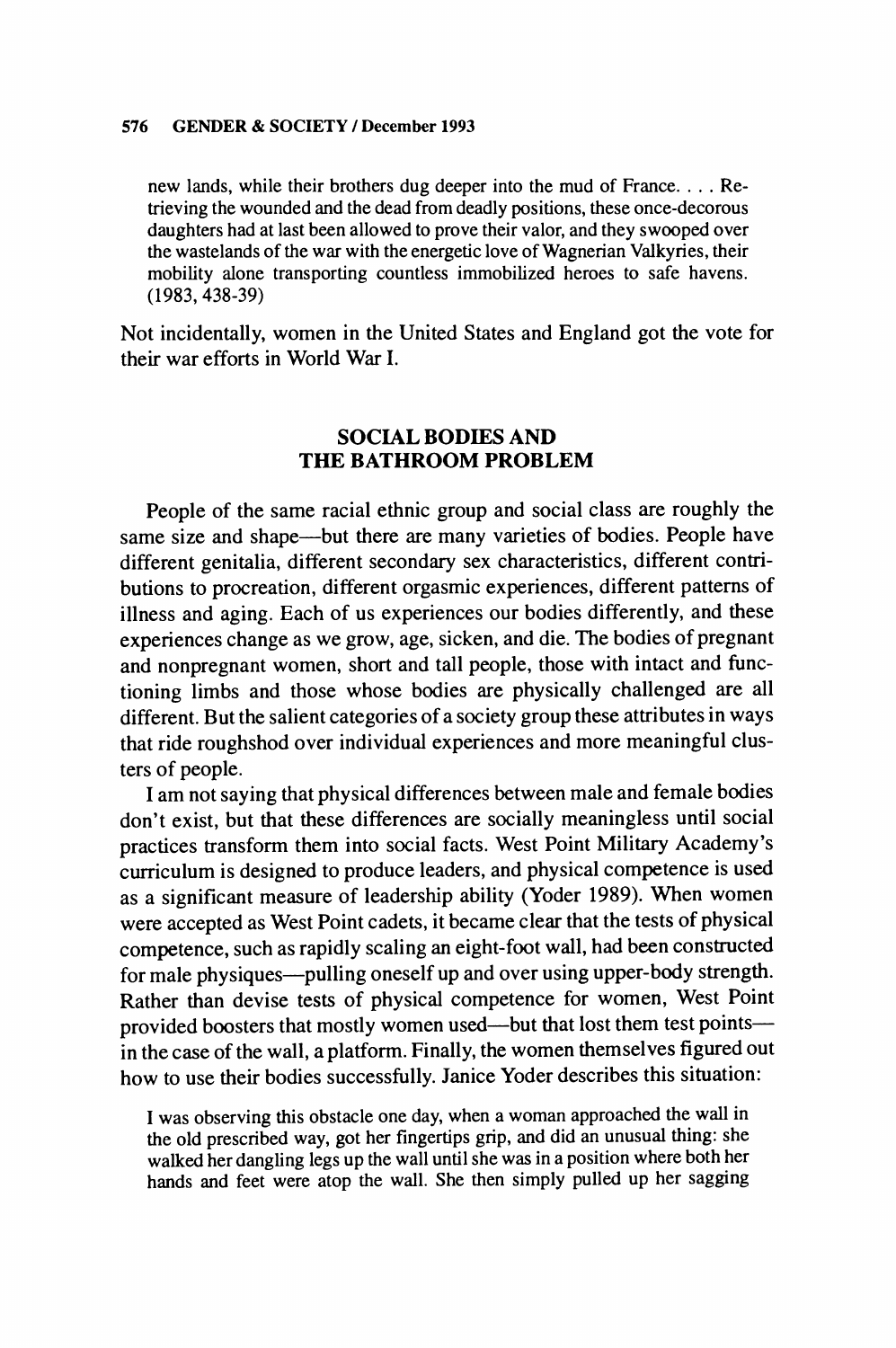**bottom and went over. She solved the problem by capitalizing on one of women's physical assets: lower-body strength. (1989, 530)** 

**In short, if West Point is going to measure leadership capability by physical strength, women's pelvises will do just as well as men's shoulders.** 

**The social transformation of female and male physiology into a condition of inequality is well illustrated by the bathroom problem. Most buildings that have gender-segregated bathrooms have an equal number for women and for men. Where there are crowds, there are always long lines in front of women's bathrooms but rarely in front of men's bathrooms. The cultural, physiological, and demographic combinations of clothing, frequency of urination, menstruation, and child care add up to generally greater bathroom use by women than men. Thus, although an equal number of bathrooms seems fair, equity would mean more women's bathrooms or allowing women to use men's bathrooms for a certain amount of time (Molotch 1988).** 

**The bathroom problem is the outcome of the way gendered bodies are differentially evaluated in Western cultures: Men's social bodies are the measure of what is "human." Gray's Anatomy, in use for 100 years, well into the twentieth century, presented the human body as male. The female body was shown only where it differed from the male (Laqueur 1990, 166-67). Denise Riley says that if we envisage women's bodies, men's bodies, and human bodies "as a triangle of identifications, then it is rarely an equilateral triangle in which both sexes are pitched at matching distances from the apex of the human" (1988, 197). Catharine MacKinnon also contends that in Western society, universal "humanness" is male because** 

**virtually every quality that distinguishes men from women is already affirmatively compensated in this society. Men's physiology defines most sports, their needs define auto and health insurance coverage, their socially defined biog**raphies define workplace expectations and successful career patterns, their **perspectives and concerns define quality in scholarship, their experiences and obsessions define merit, their objectification of life defines art, their military service defines citizenship, their presence defines family, their inability to get along with each other-their wars and rulerships-define history, their image defines god, and their genitals define sex. For each of their differences from women, what amounts to an affirmative action plan is in effect, otherwise known as the structure and values of American society. (1987, 36)** 

## **THE PARADOX OF HUMAN NATURE**

**Gendered people do not emerge from physiology or hormones but from the exigencies of the social order, mostly, from the need for a reliable division**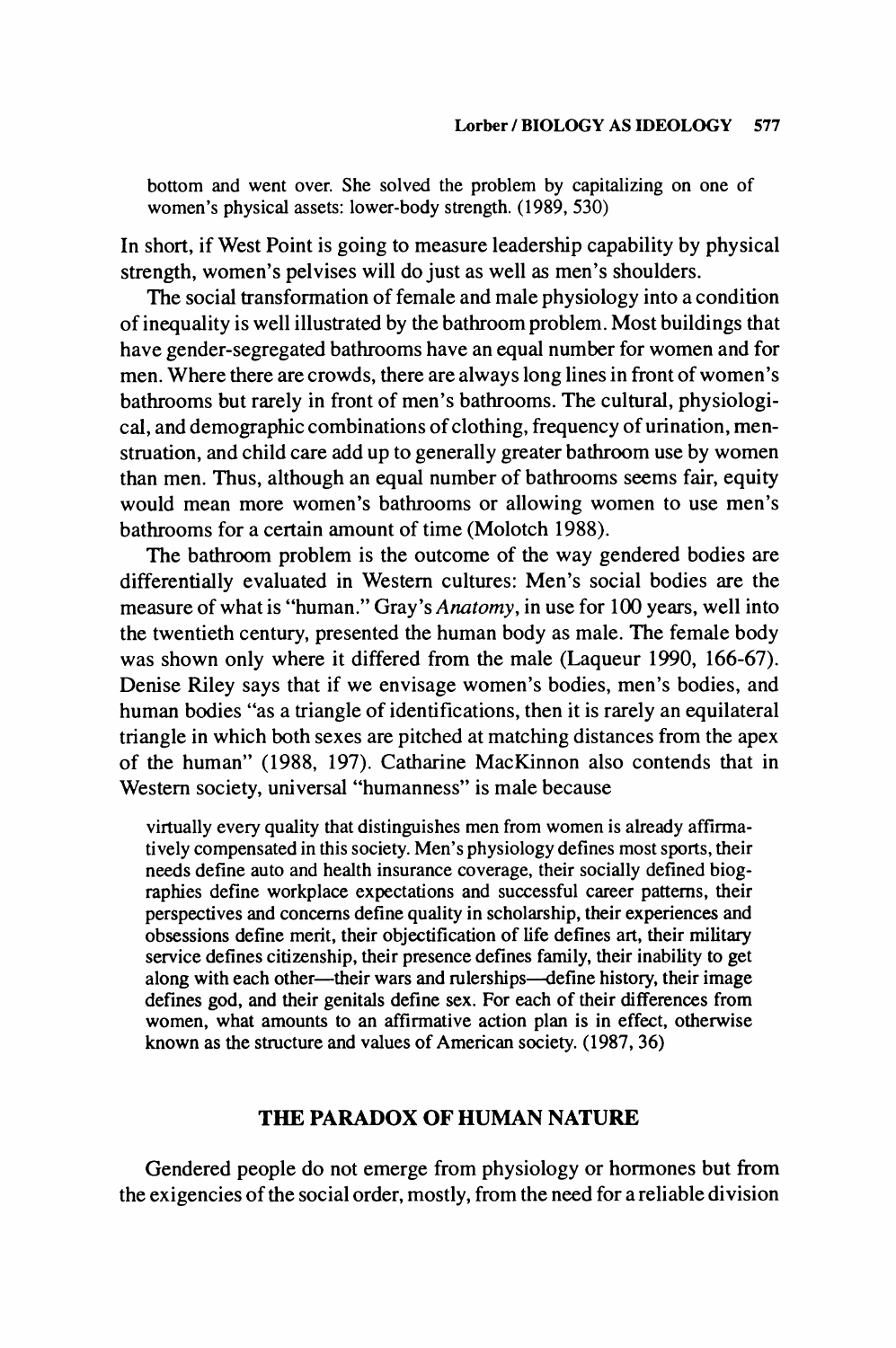**of the work of food production and the social (not physical) reproduction of new members. The moral imperatives of religion and cultural representations reinforce the boundary lines among genders and ensure that what is demanded, what is permitted, and what is tabooed for the people in each gender is well-known and followed by most. Political power, control of scarce resources, and, if necessary, violence uphold the gendered social order in the face of resistance and rebellion. Most people, however, voluntarily go along with their society's prescriptions for those of their gender status because the norms and expectations get built into their sense of worth and identity as a certain kind of human being and because they believe their society's way is the natural way. These beliefs emerge from the imagery that pervades the way we think, the way we see and hear and speak, the way we fantasize, and the way we feel. There is no core or bedrock human nature below these endlessly looping processes of the social production of sex and gender, self and other, identity and psyche, each of which is a "complex cultural construction" (Butler 1990, 36). The paradox of "human nature" is that it is always a man**ifestation of cultural meanings, social relationships, and power politics-**"not biology, but culture, becomes destiny" (Butler 1990, 8).** 

**Feminist inquiry has long questioned the conventional categories of social science, but much of the current work in feminist sociology has not gone beyond adding the universal category "women" to the universal category "men." Our current debates over the global assumptions of only two categories and the insistence that they must be nuanced to include race and class are steps in the direction I would like to see feminist research go, but race and class are also global categories (Collins 1990; Spelman 1988). Deconstructing sex, sexuality, and gender reveals many possible categories embedded in the social experiences and social practices of what Dorothy Smith calls the "everyday/everynight world" (1990, 31-57). These emergent categories group some people together for comparison with other people without prior assumptions about who is like whom. Categories can be broken up and people regrouped differently into new categories for comparison. This process of discovering categories from similarities and differences in people's behavior or responses can be more meaningful for feminist research than discovering similarities and differences between "females" and "males" or "women" and "men" because the social construction of the conventional sex and gender categories already assumes differences between them and similarities among them. When we rely only on the conventional categories of sex and gender,**  we end up finding what we looked for-we see what we believe, whether it **is that "females" and "males" are essentially different or that "women" and "men" are essentially the same.**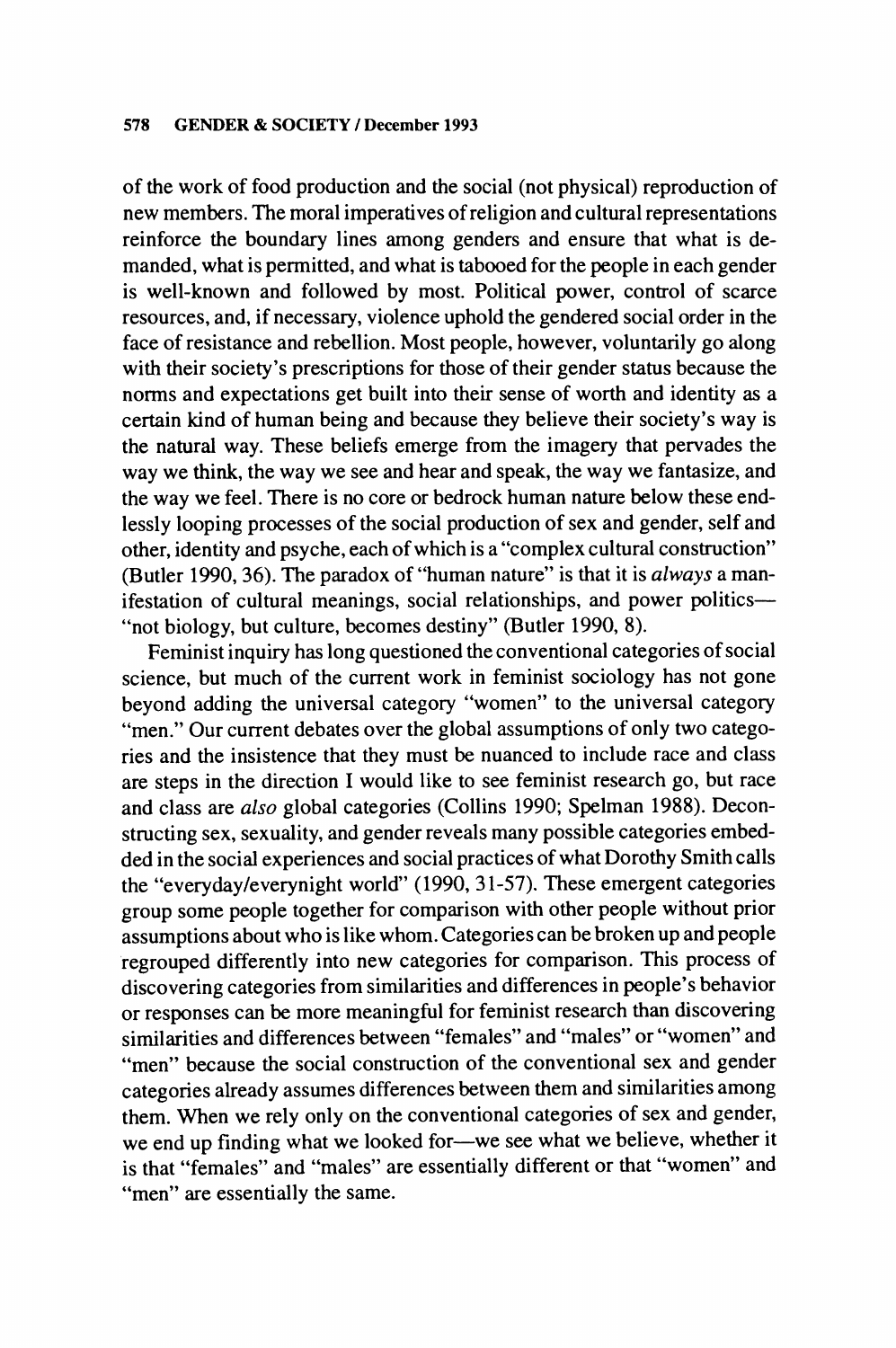## **REFERENCES**

- **Birrell, Susan J. 1988. Discourses on the gender/sport relationship: From women in sport to gender relations. In Exercise and sport science reviews. Vol. 16, edited by Kent Pandolf. New York: Macmillan.**
- Birrell, Susan J., and Sheryl L. Cole. 1990. Double fault: Renée Richards and the construction **and naturalization of difference. Sociology of Sport Journal 7:1-21.**
- **Boutilier, Mary A., and Lucinda SanGiovanni. 1983. The sporting woman. Champaign, IL: Human Kinetics.**
- **Brozan, Nadine. 1978. Training linked to disruption of female reproductive cycle. New York Times, 17 April.**
- **Butler, Judith. 1990. Gender trouble: Feminism and the subversion of identity. New York and London: Routledge & Kegan Paul.**
- **Carlson, Alison. 1991. When is a woman not a woman? Women's Sport and Fitness March:24-29.**

**Cockbur, Cynthia. 1983. Brothers: Male dominance and technological change. London: Pluto. . 1985. Machinery of dominance: Women, men and technical know-how. London: Pluto.** 

Collins, Patricia Hill. 1990. Black feminist thought: Knowledge, consciousness, and the politics **of empowerment. Boston: Unwin Hyman.** 

**Connell, R. W. 1987. Gender and power. Stanford, CA: Stanford University Press.** 

- **Donato, Katharine M. 1990. Programming for change? The growing demand for women systems analysts. In Job queues, gender queues: Explaining women's inroads into male occupations, written and edited by Barbara F. Reskin and Patricia A. Roos. Philadelphia: Temple University Press.**
- **Duff, Robert W., and Lawrence K. Hong, 1984. Self-images of women bodybuilders. Sociology of Sport Journal 2:374-80.**
- **Dunning, Eric. 1986. Sport as a male preserve: Notes on the social sources of masculine identity and its transformations. Theory, Culture and Society 3:79-90.**
- **Eitzen, D. Stanley, and Maxine Baca Zinn. 1989. The deathleticization of women: The naming and gender marking of collegiate sport teams. Sociology of Sport Journal 6:362-70.**
- **English, Jane. 1982. Sex equality in sports. In Femininity, masculinity, and androgyny, edited by Mary Vetterling-Braggin. Boston: Littlefield, Adams.**
- **Epstein, Cynthia Fuchs. 1988. Deceptive distinctions: Sex, gender and the social order. New Haven, CT: Yale University Press.**
- **Fausto-Sterling, Anne. 1985. Myths of gender: Biological theories about women and men. New York: Basic Books.**
- Fine, Gary Alan. 1987. With the boys: Little League baseball and preadolescent culture. **Chicago: University of Chicago Press.**
- **Foucault, Michel. 1978. The history of sexuality: An introduction. Translated by Robert Hurley. New York: Pantheon.**
- **Gelman, Susan A., Pamela Collman, and Eleanor E. Maccoby. 1986. Inferring properties from categories versus inferring categories from properties: The case of gender. Child Development 57:396-404.**
- **Gilbert, SandraM. 1983. Soldier's heart: Literary men, literary women, and the Great War. Signs: Journal of Women in Culture and Society 8:422-50.** 
	- **Glassner, Barry. 1992. Men and muscles. In Men's lives, edited by Michael S. Kimmel and Michael A. Messner. New York: Macmillan.**
	- **Hargreaves, Jennifer A., ed. 1982. Sport, culture, and ideology. London: Routledge & Kegan Paul.**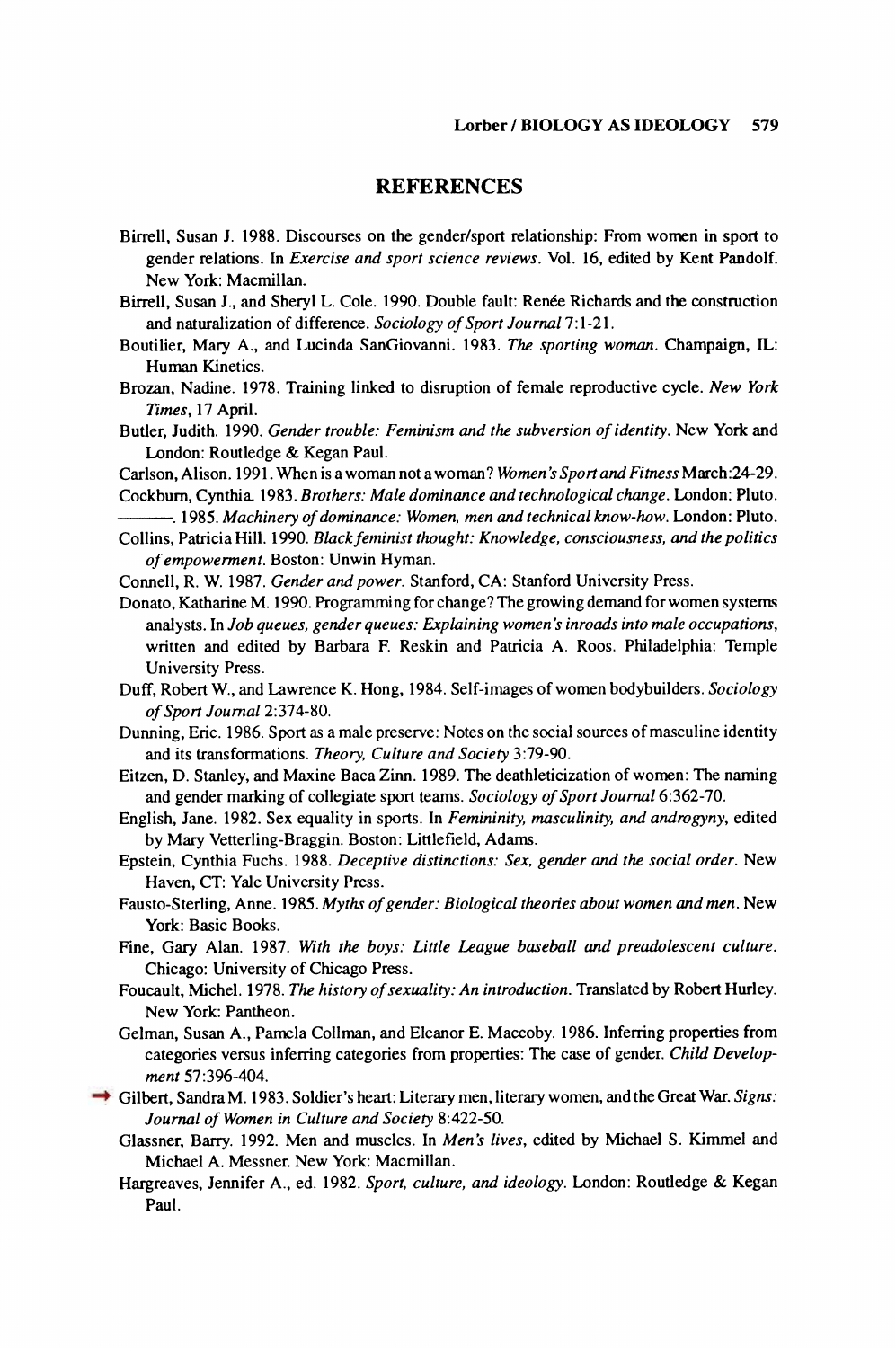**. 1986. Where's the virtue? Where's the grace? A discussion of the social production of gender relations in and through sport. Theory, Culture, and Society 3:109-21.** 

- **Hartmann, Heidi I., ed. 1987. Computer chips and paper clips: Technology and women's employment. Vol. 2. Washington, DC: National Academy Press.**
- **Hartmann, Heidi I., Robert E. Kraut, and Louise A. Tilly, eds. 1986. Computer chips andpaper clips: Technology and women's employment. Vol. 1. Washington, DC: National Academy Press.**
- **Haskell, Molly. 1989. Hers: He drives me crazy. New York Times Magazine, 24 September, 26, 28.**
- **Hudson, Jackie. 1978. Physical parameters used for female exclusion from law enforcement and athletics. In Women and sport: From myth to reality, edited by Carole A. Oglesby. Philadelphia: Lea and Febiger.**
- **Hyde, Janet Shibley. 1990. Meta-analysis and the psychology of gender differences. Signs: Journal of Women in Culture and Society 16:55-73.**

Jaggar, Alison M. 1983. Feminist politics and human nature. Totowa, NJ: Rowman & Allanheld.

- **Janofsky, Michael. 1992. Yamaguchi has the delicate and golden touch. New York Times, 22 February.**
- **Kemper, Theodore D. 1990. Social structure and testosterone: Explorations of the socio-biosocial chain. Brunswick, NJ: Rutgers University Press.**
- **Kessler, Suzanne J. 1990. The medical construction of gender: Case management of intersexed infants. Signs: Journal of Women in Culture and Society 16:3-26.** 
	- **Kessler, Suzanne J., and Wendy McKenna. [1978] 1985. Gender: An ethnomethodological approach. Chicago: University of Chicago Press.**
	- **Kolata, Gina. 1992. Track federation urges end to gene test for femaleness. New York Times, 12 February.**
- **Kramer, Pamela E., and Sheila Lehman. 1990. Mismeasuring women: A critique of research on computer ability and avoidance. Signs: Journal of Women in Culture and Society 16:158-72.** 
	- Laqueur, Thomas. 1990. Making sex: Body and gender from the Greeks to Freud. Cambridge, **MA: Harvard University Press.**
	- **Levesque-Lopman, Louise. 1988. Claiming reality: Phenomenology and women's experience. Totowa, NJ: Rowman & Littlefield.**
	- **MacKinnon, Catharine. 1987. Feminism unmodified. Cambridge, MA: Harvard University Press.**
	- **Majors, Richard. 1990. Cool pose: Black masculinity in sports. In Sport, men, and the gender order: Critical feminist perspectives, edited by Michael A. Messner and Donald F. Sabo. Champaign, IL: Human Kinetics.**
	- **Mangan, J. A., and Roberta J. Park. 1987. Fromfair sex to feminism: Sport and the socialization of women in the industrial and post-industrial eras. London: Frank Cass.**
	- **Messner, Michael A. 1988. Sports and male domination: The female athlete as contested ideological terrain. Sociology of Sport Journal 5:197-211.** 
		- **. 1992. Power at play: Sports and the problem of masculinity. Boston: Beacon Press.**
- **Messner, Michael A., Margaret Carlisle Duncan, and Kerry Jensen. 1993. Separating the men from the girls: The gendered language of televised sports. Gender & Society 7:121-37.** 
	- **Messner, Michael A., and Donald F. Sabo, eds. 1990. Sport, men, and the gender order: Critical feminist perspectives. Champaign, IL: Human Kinetics.**
	- **Molotch, Harvey. 1988. The restroom and equal opportunity. Sociological Forum 3:128-32.**
	- **Money, John, and Anke A. Ehrhardt. 1972. Man & woman, boy & girl. Baltimore, MD: Johns Hopkins University Press.**